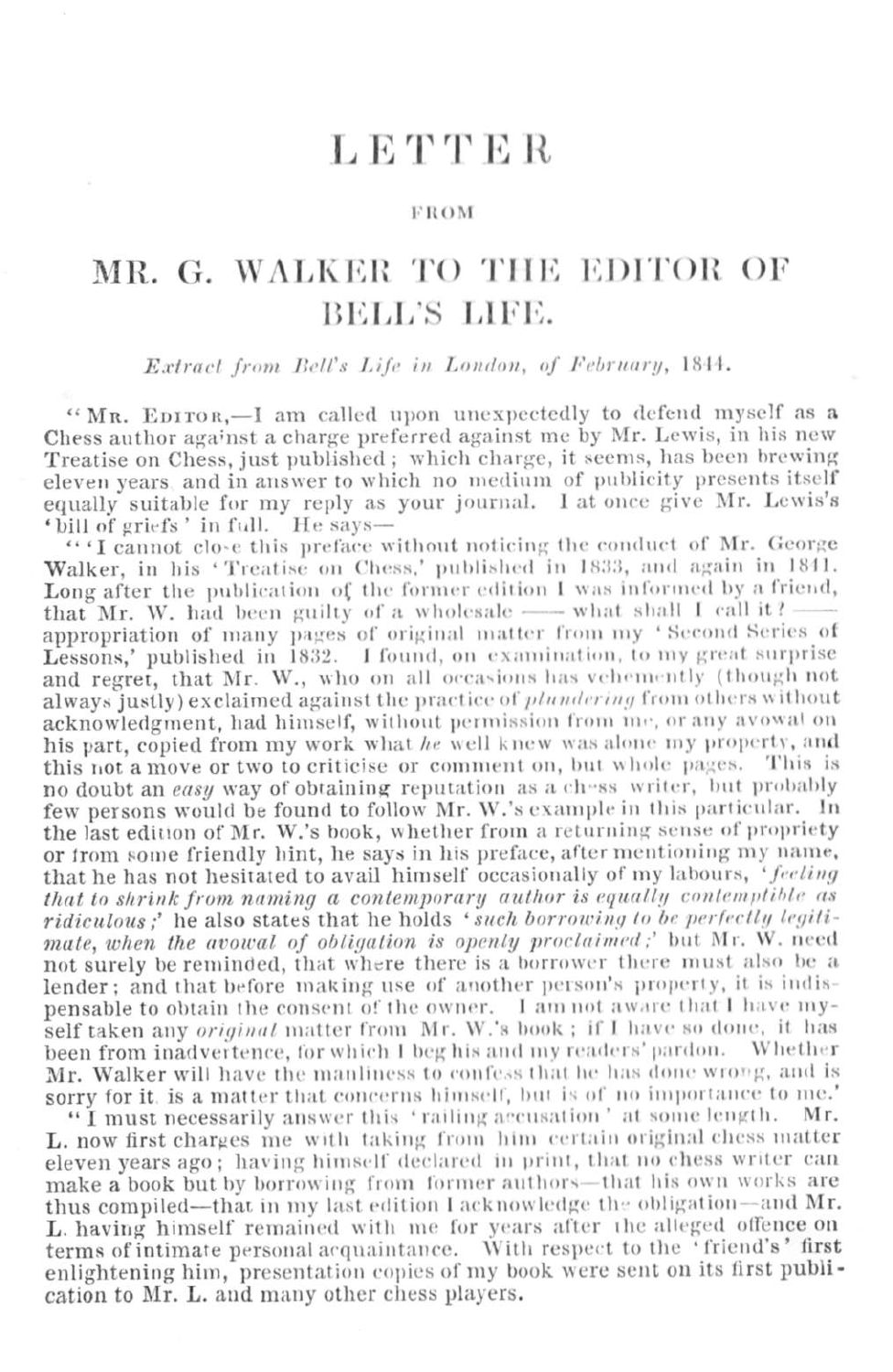"The following paragraph, oddly enough, immediately precedes the attack upon me in Mr. L's preface. Could the two have come from the same pen?-

"" I have availed myself largely of the labours of former writers, without which it were in vain to attempt writing a work on chess; but I have not thought it necessary to state, on all occasions, from whom this or that variation or move has been taken. The works of all the best authors have been consulted,' &c.

" And in the preface to the book I am accused of taking from, in 1832, Mr. L. says-

 $\overline{u}$  if  $\overline{f}n$  writing a work on Chess, the greatest part of it must of necessity be taken from other authors; I have accordingly selected from them what I have thought would be useful to my readers  $* * * * * * * *$  Should the reader, therefore, meet with any thing in this volume particularly excellent, he will generally be right in supposing it derived from other writers.

" In the introduction to the last edition of my own treatise, I have dwelt at greater length on the same theme. In the preface to the book of which Mr. Lewis complains, I say, 'The author flatters himself that in comparing the boldness of Greco with the certainty of Lolli-the genius of Salvio with the science of Ponziani-and the fine play of Philidor with the skilful accuracy of Lewis-he has been enabled to present the student with much of the varied excellence of those writers, without in the slightest degree endangering his proper claim to the merit of originality.' And again: 'High praise be given to the translations of Mr. Lewis, to whom British amateurs are justly and deeply indebted for his strenuous and varied efforts to promote the cause.' In fact, in that little book of 160 pages, I quote Mr. L.'s name six several times, giving besides, the title of his work at full length; while in my last edition, being a larger volume, I name Mr. L. as an author about twenty different times, exclusive of the complete list of his chess works published in my bibliographical catalogue. Is Mr. L. equally liberal? Let the public judge between us.

"From the present attack I gather one remarkable fact, that Mr. Lewis at length recognises my existence as a chess writer, this being the very first time he has ever quoted 'George Walker' at all! Two other chess names yet exist, not deemed, I presume, by Mr. L. of sufficient importance to be placed on his records; at least, I have turned over the leaves of his new eighteen-shilling book, page by page, and find neither of these authors once noticed. Their names are only M'Donnell and De la Bourdonnais! To the former we are indebted for several new modes of playing the Bishop's, the Muzio, and the Evans Gambit, all given in my own work; while to De la Bourdonnais we owe the best methods of defence in the Evans Game and Bishop's Gambit. In stating this fact, I impute no blame to Mr. Lewis. There is no Act of Parliament compelling one author to notice another. True, most other chess writers of the day, as Calvi, St. Amant, Jaenisch, Von Der Lava, and myself, act as if we considered ourselves bound by moral right to notice and praise the exertions of fellow-labourers in the vineyard. Possibly our conduct in this respect is wrong; at least, it is not sanctioned by Mr. Lewis. I bow to his experience. Mr. L. adopts the 'silent system' upon principle, and his so doing may be called mere matter of taste. So in the case of the fifty games. printed in his book of 1832, and there avowed to have been played partly by him and partly by different pla. ers, no names having been affixed to any of them, Mr. L.'s printer now commits the mistake, of course without Mr. L.'s sanction, of uniformly announcing them in Mr. Lewis's advertisements, as ' Fifty Games of Chess, played between the author and some of the best players in Europe.' Several of those fifty games were given to Mr. L. by me; as for instance, the ninth, played by M Donnell and Popert; the tenth, won by M'Donnell of Mr. Slous; and the thirty-fourth, won by Capt. Evans of M'Donnell. The thirtieth was won by Capt. Evans of Mr. Brandreth, &c.

"Having now, after a fortnight's search in the London book-shops, procured a copy of my humble second edition, I have carefully looked through it, and find Mr. Lewis's charge possibly attaches to certain variations of the Cochrane Gambit, all of which are now nearly useless, because superseded by a stronger mode of play since discovered. I beg of the chess world to examine for themselves; to compare the books together, and not be content with forming a silept opinion, but to say openly whether I did more than strict right would warrant, favour being altogether out of the question. In Mr. L's new work he uses nearly the whole volume of Ghulam Kassim, and borrows largely from Major Jaenisch. He is quite right in so doing, as he has quoted their names, but did he ask their permission? or obtain their consent?

"I must here state a curious fact connected with Mr. L's very book of 1832, from which he complains I borrowed. Just before that work was issued to the public, Mr. L. put into my hands some of its latter proof-sheets. Several impublic, Mr. L. put into my hands some of its latter proof-sheets. Several portant errors struck me, but it was too late to correct the work then at press. This being the case, and Mr. Lewis asking the favour of my assistance, I was furnished by him with what printers term "clean sheets,' and actually gave the leisure of several weeks to going through the whole minutely, returning each sheet as finished, to Mr. L., and trying over with him my criticisms on the chess-board. I do not pretend to say I supplied any original matter, but certainly in many places I solved mates of seven or eight moves in three or four, forced checkmate when the direction merely was to win queen, and made good a vast number of similar imperfections. Not a few of the checkmates in the Cochrane Gambit itself were thus supplied by me. My task being performed, Mr. Lewis made sundry cancellings in the printed work, corrected the errors, and, substituting a fresh title-page, brought it out as a second edition; but, upon his system, forgot to acknowledge my help in the preface. Such chess amateurs as have the two editions, will, on comparing them, at once discover what was the value and extent of my labour upon this occasion.

"Reflection convinces me that Mr. Lewis's present attack rests in reality on far other grounds than those assigned. He appears, indeed, I fancy originally to have considered chess writing as a 'snug little farm' within a ring fence, exclusively his own property, and not to be invaded by foot of other man. Such delusion is not uncommon. Have my books intrenched on this would-be monopoly ? Is this the real offence?

" When I printed my 'Chess Treatise' in 1832, at three shillings, and in 1833 at five, the sole competing work being Mr. Lewis's at two pounds, I considered I had opened up new ground, and could in no respect interfere with Mr. L. : yet he speedily started in opposition with a five-shilling book, called 'Chess for Beginners.' Not liking to be cut out in my own road, I put on 'Chess made Easy,' in 1837, at three and sixpence, when Mr. L. directly answered with an abridged edition of 'Chess for Beginners,' at half-a-crown, under the title of 'Chess-Board Companion.' Here I gave in, for it was clear that if I carried on the war with 'Chess for the Masses,' at a single shilling, my competitor would rejoin with a sixpenny 'Chess for the Million.' Mr. Lewis has just published a first book again, called 'Lessons' at seven shillings, and the 'Treatise' at eighteen; in fact, he continues printing the same matter over and over again, in different sizes to suit all customers. I cheerfully admit his books have one advantage over mine, they are larger.

" When we see books lowered to half price to clear off heavy remainders, it is fair to suppose they are unsuccessful. Mr. Lewis probably feels sore on this point, but is it quite sane to vent his wrath upon me? The plan of charging subscribers twice the price at which the public are afterwards admitted, may not find general favour, though of course Mr. L. has a right to "do as he likes with his own." Mr. Lewis's "Lessons on Chess" came out at 40s., and the prospectus assured subscribers, that the public would be charged three pounds; but, instead of this, doubtless in pure philanthropy, the whole was lowered to twenty shillings, just one-third the threatened price. Mr. L's Carrera, Greco, Match Games with Edinburgh, &c., were all kindly cut down in a similar way to very reduced cost. Judging from the past, one would, therefore, hesitate to pay eighteen shillings for the 'New Treatise;' the chances being, that by waiting six months it may fall at least to nine. Many persons consider a prospectus to be a pledge. Singular opinions of all sorts prevail in the world. In the prospectus of the present work, Mr. Lewis offers <sup>7</sup> A New Treatise on Chess, and promises subscribers that it shall include " the best method of playing Pawns at the end of the game, and a more copious analysis of the Checkmate of Rook and Bishop against a Rook than has hitherto been published.' The work also was to be complete in five or six parts, forming one octavo of about 500 pages. The volume is now issued at eighteen shirlings; but when we look for Pawn play, ends of games, and the war of Rtook and Bishop, we find only a statement, that Mr. Lewis has been obliged to omit all